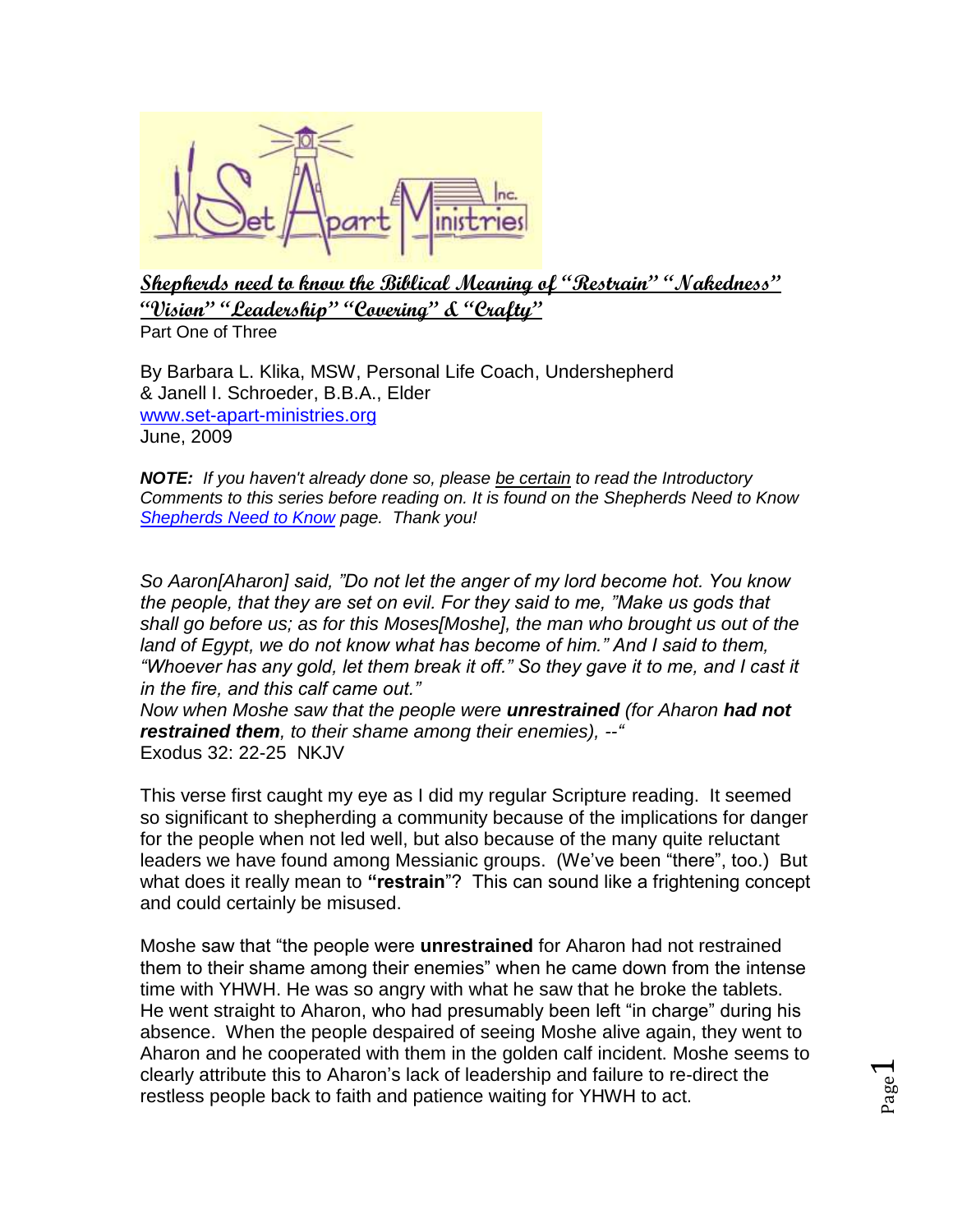## *Then [Moshe] said to [Aharon], "What did this people do to you, that you have brought such great sin upon them?"* Exodus 32: 21 NASB

Like Adam before him, Aharon resisted accepting responsibility. He said that "the people" whom Moshe knew to be "set on evil" had determined this needed to be done. He downplayed his role of gathering and forming the gold ornaments, implying that the gold was just thrown in the fire and of its own accord came out formed as a calf. We do not know what kind of threats or fears Aharon experienced that led to this event but we can see that he followed their leading rather than establishing their direction in the strength of his own faith and confidence in YHWH and Moshe.

Moshe, Aharon and Miriam were YHWH's chosen and established leaders during this time period. When they functioned together they did well, despite rebellion among the people. Unfortunately, that rebellion even erupted between them on one recorded occasion. Still, we know that all of these events of the first exodus were for our edification, as those who are living in the end times, so it seems very important to glean what lessons we can from their experiences. This track of study, beginning with "restraint", leading through various terms throughout all of Scripture from the narrowest sense to the broadest is so enlightening for us today.

*Now all these things happened to them as examples, and they were written for our admonition, upon whom the ends of the ages have come.* (1 Cor. 10: 11; in context of 1-13) NKJV

# **Definition of Restrain**

Greater understanding of Scriptural concepts seems to involve being clear about what we understand words mean in our modern sense. This allows us to examine what we may have assumed was intended in the Scriptures, and then track it back to the contextual meaning of the Hebrew culture. Many times, we will find that our understanding needs to be adjusted away from the modern usage and back to the Hebraic concepts understood by the writers of Scripture in order to correctly understand what is being taught.

Merriam-Webster online dictionary has this for "restrain":

Main Entry: **re·strai[n](http://www.merriam-webster.com/dictionary/%20%20%20%20%20%20%20%20/cgi-bin/audio.pl?restra01.wav=restrain)** Pronunciation: \ri-ˈstrān\ Function: *transitive verb* Etymology: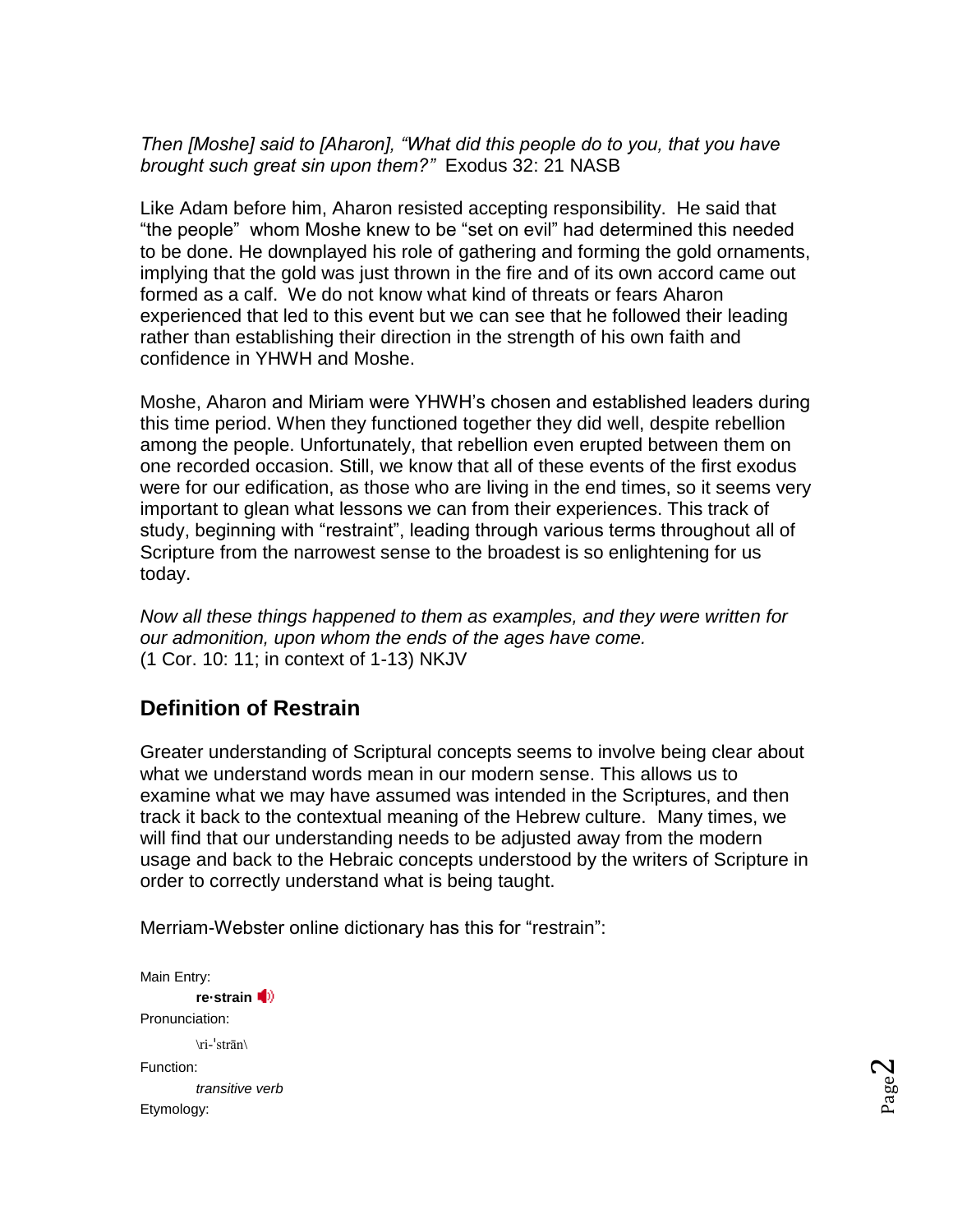Middle English *restraynen,* from Anglo-French *restreindre,* from Latin *restringere* to restrain, restrict, from *re-* + *stringere* to bind tight — more at **[STRAIN](http://www.merriam-webster.com/dictionary/strain)**

Date:

 $\overline{a}$ 

#### 14th century

1 a**:** to prevent from doing, exhibiting, or expressing something <*restrained* the child from jumping> **b:** to limit, **[restrict](http://www.merriam-webster.com/dictionary/restrict)**, or keep under control <try to *restrain* your anger>2: to moderate or limit the force, effect, development, or full exercise of <*restrain* trade>3**:** to deprive of liberty ; *especially* **:** to place under arrest or **[restraint](http://www.merriam-webster.com/dictionary/restraint)**

— **re·strain·able** ■<sup>1</sup><sup>1</sup><sup></sup> strā-nə-bəl[\](http://www.merriam-webster.com/dictionary/%20%20%20%20%20%20%20%20/cgi-bin/audio.pl?restra02.wav=restrainable) *adjective* 

#### — **re·strain·er** *noun*

**synonyms [RESTRAIN](http://www.merriam-webster.com/dictionary/restrain)**, **[CHECK](http://www.merriam-webster.com/dictionary/check)**, **[CURB](http://www.merriam-webster.com/dictionary/curb)**, **[BRIDLE](http://www.merriam-webster.com/dictionary/bridle)** mean to hold back from or control in doing something. **[RESTRAIN](http://www.merriam-webster.com/dictionary/restrain)** suggests holding back by force or persuasion from acting or from going to extremes <*restrained* themselves from laughing>. **[CHECK](http://www.merriam-webster.com/dictionary/check)** implies restraining or impeding a progress, activity, or impetus <trying to *check* government spending>. **[CURB](http://www.merriam-webster.com/dictionary/curb)** suggests an abrupt or drastic checking <learn to *curb* your appetite>. **[BRIDLE](http://www.merriam-webster.com/dictionary/bridle)** implies keeping under control by subduing or holding in <*bridle* an impulse to throw the book down>. 1

This modern definition is what I expected to find; a sense of holding something or someone back with additional understanding of "to prevent or moderate something."

Strong's # 6544,is the Hebrew word, "para" or "prah" translated in NKJV as "unrestrained" meaning 'To loosen," by implication "to expose," "to dismiss;" but there was the added concept of "to uncover," which seemed altogether different to me.

## Moshe saw that the people were **uncovered** for Aharon **had not covered** them to their shame….?

When I compared another translation, NASB, to the NKJV I had used, there was confirmation of the meaning that matched well with Strong's and with Clark's Etymological Dictionary of Biblical Hebrew which was: "losing complete control", "loosen, disarrange."

*Aharon said, 'Do not let the anger of my lord burn; you know the people yourself, that they are prone to evil. For they said to me, "make a god for us who will go before us for this Moshe, the man who brought us up from the land of Egypt, we do not know what has become of him." I said to them, "Whoever has any gold, let them tear if off, So they gave it to me and I threw it into the fire and out came this calf."*

*Now when Moshe saw that the people were out of control, for Aharon had let them get out of control to be a derision among their enemies—"* Exodus 32: 22-25 NASB

<sup>&</sup>lt;sup>1</sup> Merriam-Webster Dictionary Online; [http://www.merriam-webster.com/dictionary/restrain,](http://www.merriam-webster.com/dictionary/restrain) June 16, 2009.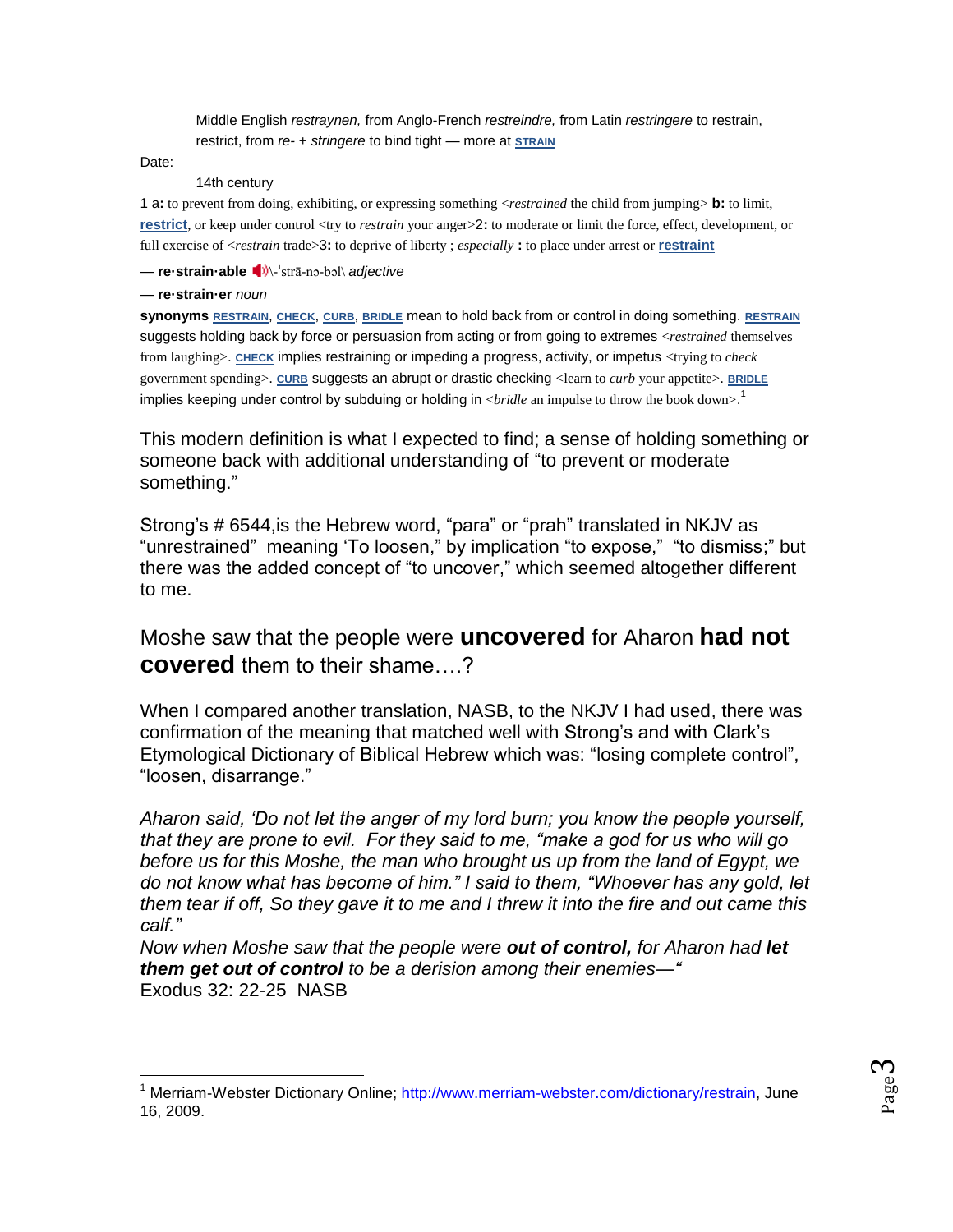I was therefore somewhat surprised to check another translation, KJV, only to find what seemed to me to be an entirely different concept, but related to that last "to uncover" note in Strong's.

*And Aharon said, Let not the anger of my lord wax hot; thou knowest the people, that they are set on mischief. For they said unto me, Make us gods, which shall go before us; for as for this Moshe, the man that brought us up out of the land of Egypt, we wot not what is become of him. And I said unto them, Whosoever hath any gold, let them break it off. So they gave it to me; then I cast it into the fire, and there came out this calf."* 

*And when Moshe saw that people were naked; (For Aharon had made them naked unto their shame among their enemies—"* Exodus 32: 22-25 KJV

Being "made naked" seems to relate to "uncover", so we are back again to the picture that Aharon had not "covered" them. (This phrase is commonly found in association with a phrase about the shame of nakedness, too.)

A modern but informal use of "**cover**" is similar.

### *cover up for sb(v) :to avoid telling or expressing the truth in order to save a person from punishment, blow, etc.<sup>2</sup>*

In this colloquial use, to "cover" for someone is to protect them in some way through not being completely honest. Aharon basically "uncovered" the people while apparently attempting to accomplish something else. Instead of looking out for the people, and "covering" them, he "made them naked." Aharon tried to "cover" for himself with the people by avoiding telling them that what they wanted to do was wrong. Perhaps he thought he was saving himself from some kind of punishment. This would be what I refer to when I speak of a "fear bond;" when an individual bases an action on fear of consequences rather than knowledge of what is right and wrong.

But then, he "covered" for himself again with Moshe's question, seeming to blame the people for the act. Did he not yet know that nothing can be hidden or "covered up" from YHWH? Or was he really more afraid of the people than he was of YHWH? (You may want to check out my article for further information on this subject. [How Can I Tell if My Faith is "Fear Based"](http://www.set-apart-ministries.org/files/Articles/HowCanITellFaithFearorLoveBased.May2006.pdf) or "Love Based?")

TWOT has this to say: "It was Aaron who was culpable in the golden calf incident (Ex. 32:35). One hears a note of insincerity in his protest, "I cast it (i.e. the people's gold) into the fire, and out came this calf." (Ex. 32:24) $^{\prime\prime}$ <sup>3</sup>

 $\overline{a}$ 

 $2$  The Dictionary of Informal, Colloquial, Slang and Idiomatic Phrases Online, [http://www.geocities.com/informalenglish/C.html,](http://www.geocities.com/informalenglish/C.html) June 16, 2009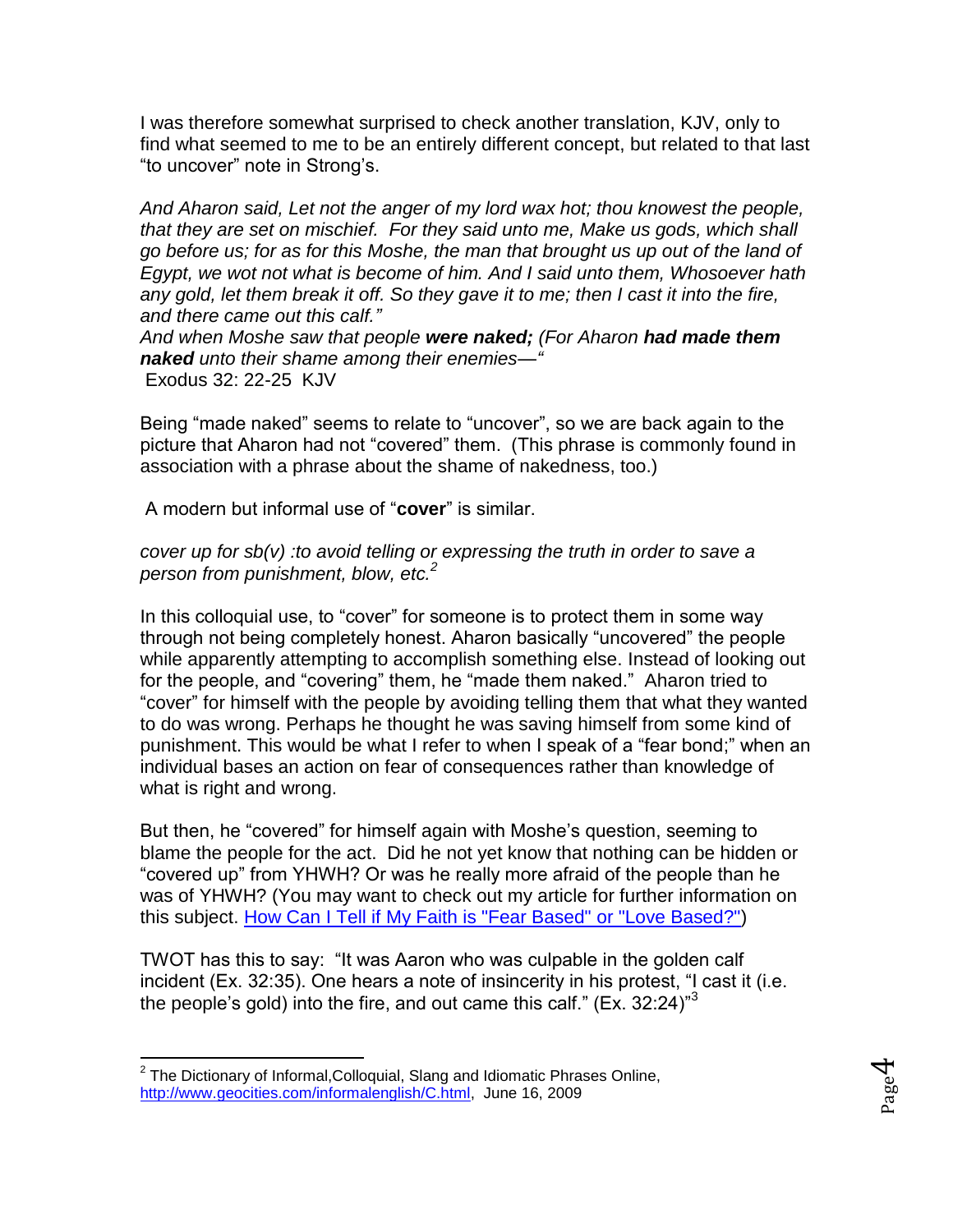Now we have: Moshe saw that the people were **loose, out of control, uncovered and naked**, because Aharon had **loosed them, lost control of them, and left them uncovered or naked.**

"Lost control" of them would move us in the direction of understanding that authority was not implemented in this situation. Is this the same as saying that Aharon didn't "cover" for them with Moshe and YHWH? In other words, he didn't try to protect them from danger while he was striving to protect himself? Aharon did not act as the authority. He did not control or 'restrain" the people from their behavior which was counter to what they had just promised to do. This failure to "control" or "cover" them, left them open to be shamed among their enemies as they stood there next to Mount Sinai. Little wonder that Moshe was hot with anger, at their idolatry and Aharon's failure to lead, as he came to the end of his intense intimate time with our Creator.

Shepherds, have you ever wanted to cry as you saw the concepts-- like obedience and humility and faithfulness-- you had diligently been teaching and modeling for your people seem to fly out the window as they were distracted by something with more "immediate gratification?" Indeed, the spirit may be willing but the flesh is weak; especially immature and wounded un-submitted flesh! Have you ever struggled with misunderstanding, rebellion, immaturity and even betrayal among your leadership people? I suspect the question would be better framed to ask if there is anyone who *hasn't* experienced these things!

Shema, Shema! Hear AND obey! Reluctant or not; leaders/shepherds need to grow in Messiah and carry out the tasks they have been called to among their people. It won't work to try to do this in our immaturity or woundedness, whether individually or in plurality of leadership. We will be found out; "uncovered," and so will leave our people 'uncovered." The only hope is Messiah and our close relationship with Him so that He is seen and heard through us, acting in quietness and confidence, not refusing any longer to rest in Him. (Isaiah 30:15) Our vision needs to be from Him.

It is really true that all people cannot maintain their focus and their faith alone! It is not good for us to be alone. Every one has not been designed to be a leader/shepherd or even to do well on their own. Many "sheople" really need someone who can be "out in front" showing them the way; walking the walk with them, keeping the vision alive and fresh in front of them. They need someone who will lovingly and clearly set the boundaries of what is right and wrong; clean

 3 Theological Wordbook of the Old Testament, (TWOT); Harris, Archer, Waltke, Moody Bible Institute, copyright 1980; page 36; under entry for his name.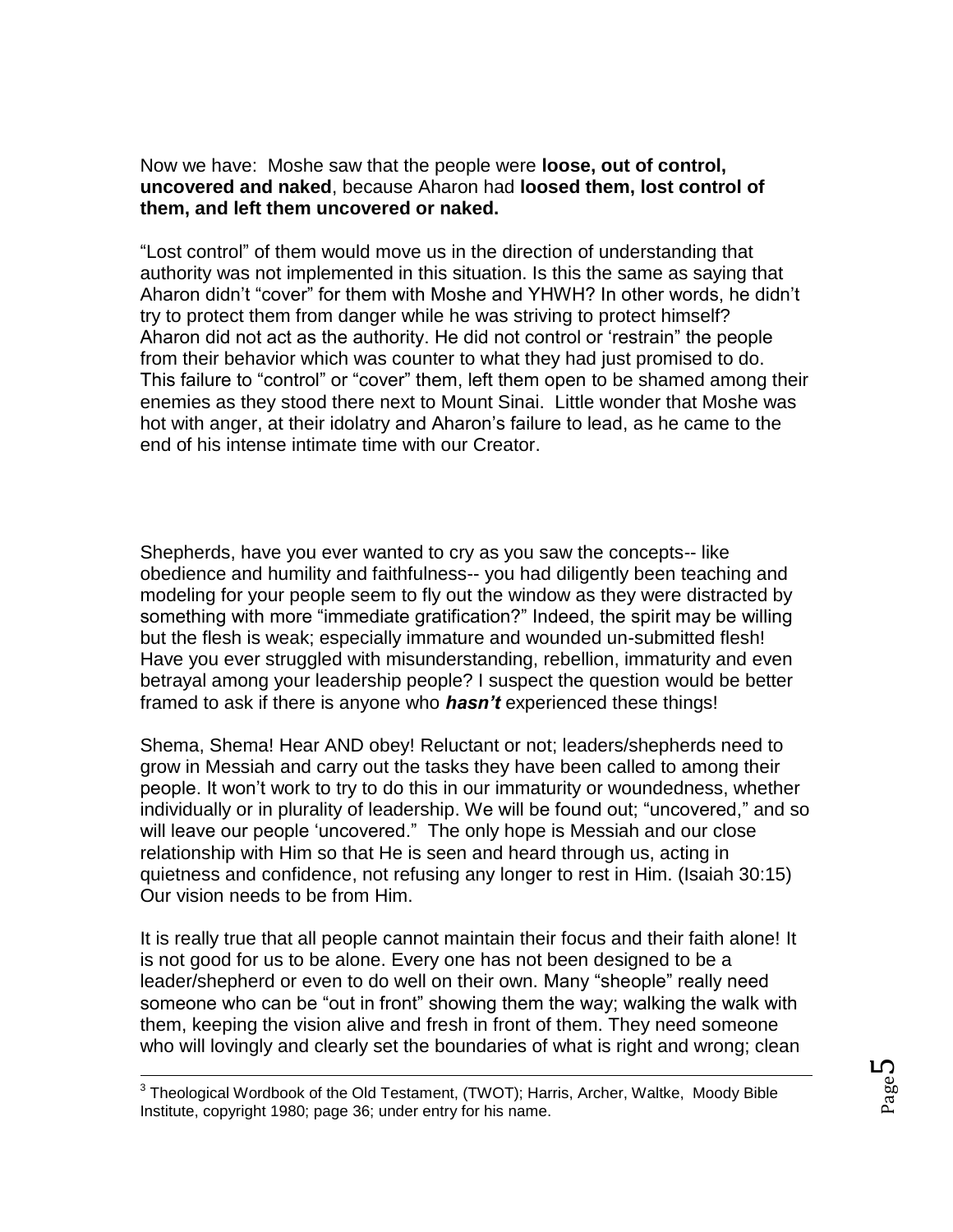and unclean, as we journey along in our pathway to set apartness. It is not that there is lesser or greater importance; just different giftings and qualities. If it were not so, would YHWH have given us these messages about order and authority? Would He have allowed such troubles to erupt if not for their ultimate good and our training up in these last days?

The wisest man who ever lived made an observation that is pertinent to this topic:

*Where there is no vision, the people are unrestrained but happy is he who keeps the law.* Proverbs 29: 18 NASB

Where there is no vision, the people are **"uncovered," "out of control," "made naked"** but happy is he who keeps the law.

"Vision" is Strong's # 2378 meaning literally vision or revelation; from the primitive root word Strong's # 2372 which means "to gaze at", "mentally to perceive," "to contemplate (with pleasure);" "specifically to have a vision of; behold, look, prophecy, provide, see." (It has a sister word, #2373, which means "breast" or "in front." As I have continued in this Word Study series, particularly this train of exploration, the definition of leadership continues to be clarified, and it does have to do with being "in front.") The ancient Hebrew Lexicon links Strong's #2378 to # 1168A and further develops this understanding with these words: "Perceive: the ability to see beyond what is seen in the physical present as a light piercing through the darkness; Vision: a perception beyond the normal experiences."

So now with just this added quick note and reference it looks like we have:

Where there is **no one with revelation/ability to perceive beyond normal experiences in front**, the people are **"uncovered," "out of control", "made naked"…..**

Oh, but there is much more to understand here! Being **"unrestrained"** or **"uncovered"** has to do with **leadership**, His authority; and **"nakedness"** has to do with more than just being exposed and vulnerable as I had always thought. There is a connection between the nakedness of the two in the Garden, the nakedness of the people under Aharon and the nakedness of the Assembly in Laodicea.

Shepherd/leaders need vision so that we walk in a way that encourages and exhorts those who watch us. We need to walk in our authority because we are part of the "covering" for the people. How could we do this if we don't understand the implications and the importance?